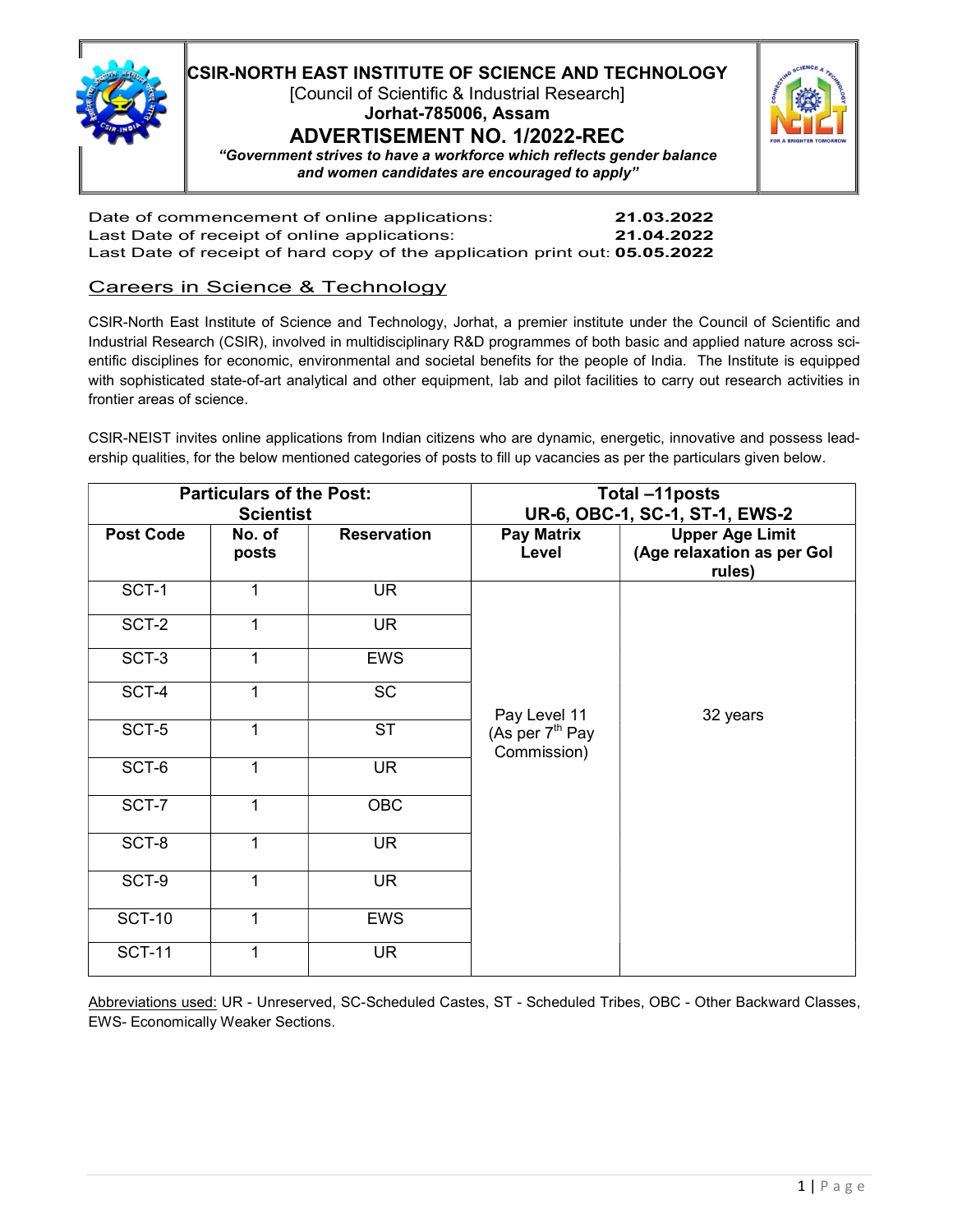# Details of Scientific Positions

The minimum essential qualifications, experience, job requirements for the above posts are as under:

| <b>Post</b><br>Code | Post/Area/<br>No Of<br>posts                    | Reserva-<br>tion Point | <b>Essential Qualifica-</b><br>tion and experience<br>as per CSRAP rules                                                                                                    | <b>Desirable Qualification and</b><br><b>Experience</b>                                                                                                                                                                                                                                                                                                              | <b>Job Specification</b>                                                                                                                                                                                                                                      |
|---------------------|-------------------------------------------------|------------------------|-----------------------------------------------------------------------------------------------------------------------------------------------------------------------------|----------------------------------------------------------------------------------------------------------------------------------------------------------------------------------------------------------------------------------------------------------------------------------------------------------------------------------------------------------------------|---------------------------------------------------------------------------------------------------------------------------------------------------------------------------------------------------------------------------------------------------------------|
| SCT-1               | Scientist<br>Chemical<br>Engineering<br>01 post | $1-UR$                 | M.Tech<br>MЕ<br>$\sqrt{ }$<br>in<br><b>Chemical Engineering</b>                                                                                                             | 1. B.E. /B.Tech in Chemical<br>Engineering.<br>2. Research experience in Product<br>Development / Translational<br>Research / Process Modelling /<br>Separation Science.<br>3. Relevant publications in the SCI<br>Journals / Technology Transfer<br>documents.<br>4. PhD awarded in Chemical Engi-<br>neering.                                                      | The incumbent will be<br>working in process<br>optimization, process<br>design, Product De-<br>velopment for transla-<br>tional research.                                                                                                                     |
| SCT-2               | <b>Scientist</b><br>Petroleum<br>01 post        | $1-UR$                 | Submitted<br>PhD<br>in<br>Chemistry / Chemical<br><b>Sciences</b>                                                                                                           | 1. MSc in Chemistry.<br>2. Experience in the area of<br>Polymer synthesis, composites and<br>nanocomposites / Petrochemical<br>Products /Biodegradable Polymer.<br>3. Research experience in the<br>above-mentioned areasas evident<br>from relevant publications in the<br>SCI Journals.<br>4. PhD awarded in Chemistry /<br><b>Chemical Sciences.</b>              | The incumbent will be<br>working in petro-<br>chemical research,<br>polymer composites,<br>biodegradable poly-<br>mer for translational<br>research.                                                                                                          |
| $SCT-3$             | Scientist<br>Petroleum<br>01 post               | 1-EWS                  | Submitted<br><b>PhD</b><br>in<br>Chemical Sciences /<br><b>Chemical Engineering</b><br>/ Petroleum Engineer-<br>ing & Technology<br>Or<br>M.Tech in Petroleum<br>Technology | 1. B.E. / B.Tech in Petroleum<br>Engineering / Chemical Engineer-<br>ing.<br>2. Research experience in Product<br>Development / Translational<br>Research in the area of Petroleum<br>Research.<br>3. Relevant publications in the SCI<br>Journals.<br>4. PhD awarded in Chemical Sci-<br>ences / Chemical Engineering /<br>Petroleum Engineering & Tech-<br>nology. | The incumbent will be<br>working in Process<br>Optimization, Process<br>Design, Product De-<br>velopment in the area<br>of petroleum and pet-<br>rochemicals for trans-<br>lational research.                                                                 |
| SCT-4               | Scientist<br>Coal<br>&Energy<br>01 post         | $1-SC$                 | Ph.D. Submitted<br>in<br>Chemistry<br>$\prime$<br>Environmental<br>Science /<br>Materials<br>Science.                                                                       | 1. M.Sc. in Chemistry / Material<br>Science / Environmental Science.<br>2. Research experience in Coal<br>Science / Energy & Environmental<br>Science.<br>3. Relevant publications in the SCI<br>Journals.<br>4. Ph.D. awarded in Chemistry /<br>Environmental Science & Engineer-<br>ing / Materials Science.                                                       | The Incumbent is<br>expected to work on<br>the areas of Coal<br><b>Chemical Technol-</b><br>ogy, Carbon Nano-<br>materials, Environ-<br>mental Sciences, and<br>also Process Devel-<br>opment for gainful<br>utilization of available<br>Northeast Indian re- |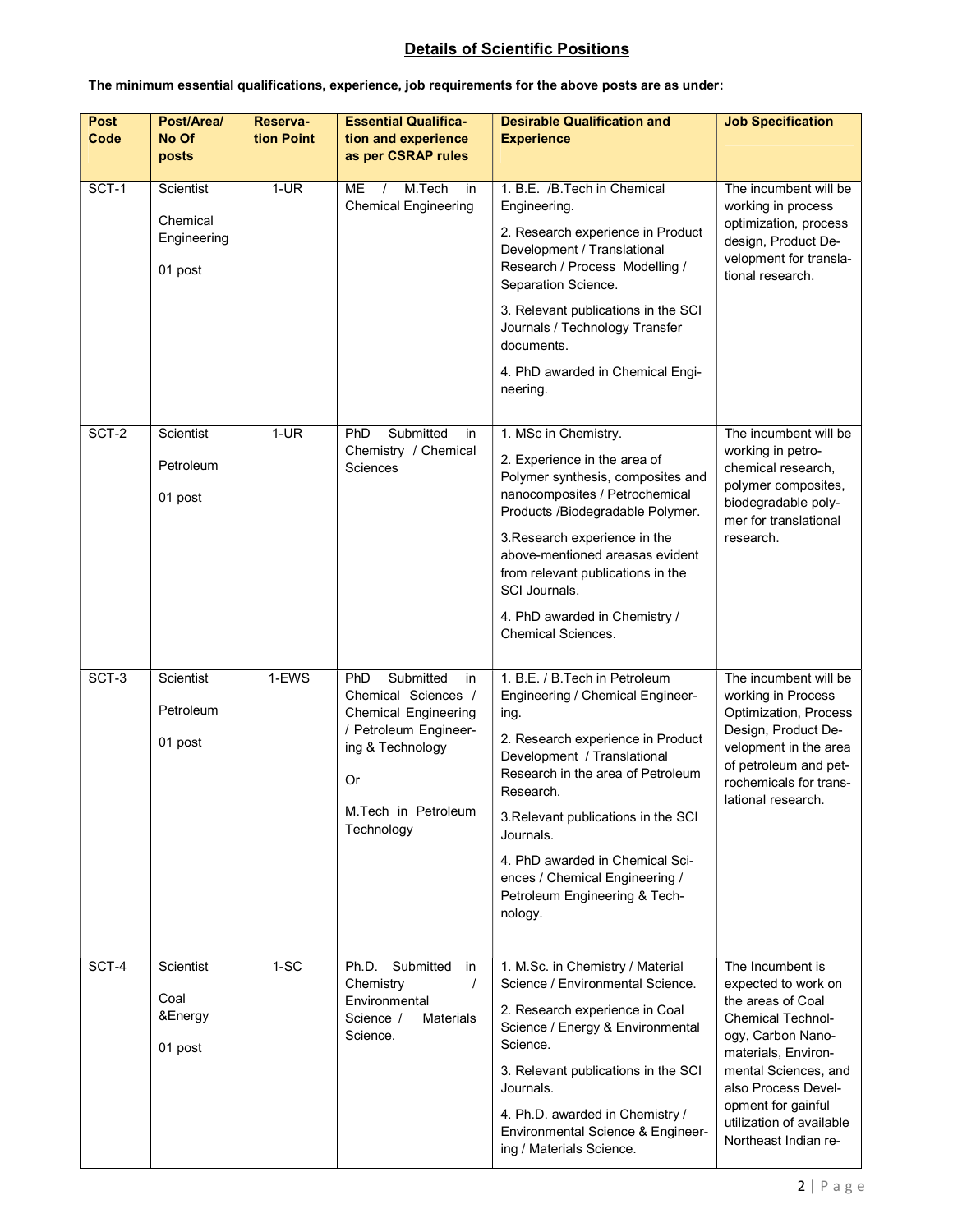|       |                                                                        |         |                                                                                                         |                                                                                                                                                                                                                                                                                                                                                                                                                                                                   | sources.                                                                                                                                                                                                                                                                                                                                                                                                                                                                                                     |
|-------|------------------------------------------------------------------------|---------|---------------------------------------------------------------------------------------------------------|-------------------------------------------------------------------------------------------------------------------------------------------------------------------------------------------------------------------------------------------------------------------------------------------------------------------------------------------------------------------------------------------------------------------------------------------------------------------|--------------------------------------------------------------------------------------------------------------------------------------------------------------------------------------------------------------------------------------------------------------------------------------------------------------------------------------------------------------------------------------------------------------------------------------------------------------------------------------------------------------|
| SCT-5 | <b>Scientist</b><br>Natural<br><b>Products</b><br>Chemistry<br>01 Post | $1-ST$  | Submitted<br>Ph.D.<br>in<br>Natural<br>Products<br>Chemistry / Chemistry /<br><b>Chemical Sciences.</b> | 1. M.Sc. in Chemistry.<br>2. Research/ Industry experience in<br>Natural Product development.<br>3. Relevant publications in the SCI<br>Journals.<br>4. Ph.D. awarded in Natural Prod-<br>ucts Chemistry /<br>Chemistry /<br><b>Chemical Sciences.</b>                                                                                                                                                                                                            | The incumbents are<br>expected to partici-<br>pate in the ongoing<br>research activities<br>and bring value addi-<br>tion.                                                                                                                                                                                                                                                                                                                                                                                   |
| SCT-6 | <b>Scientist</b><br>Natural<br>Products<br>Chemistry<br>01 post        | $1-UR$  | Submitted<br>Ph.D.<br>in<br>Products<br>Natural<br>Chemistry / Chemistry<br>/ Chemical Sciences.        | 1. M.Sc. in Chemistry.<br>2. Research / Industry experience<br>in Natural Product development.<br>3. Relevant publications in the SCI<br>Journals.<br>4. Ph.D. awarded in Natural Prod-<br>ucts Chemistry / Chemistry /<br>Chemical Sciences.                                                                                                                                                                                                                     | The incumbents are<br>expected to partici-<br>pate in the ongoing<br>research activities<br>and bring value addi-<br>tion.                                                                                                                                                                                                                                                                                                                                                                                   |
| SCT-7 | Scientist<br>Biological<br>Science<br>01 Post                          | $1-OBC$ | Submitted<br>Ph.D.<br>in<br>Life Science /<br><b>Biological Sciences.</b>                               | 1. MSc in Life Sciences / Biological<br>Sciences.<br>2. Research experience in the area<br>of Edible Insect (Entomophagy)<br>and medicinal importance of insect<br>(Entomotherapy) and experience in<br>utilization of traditional knowledge<br>for development of Insect based<br>edible product for nutrition and im-<br>munoboosting.<br>3. Relevant publications in the SCI<br>Journals.<br>4. Ph.D. awarded in Life Science /<br><b>Biological Sciences.</b> | The incumbent will<br>have to carry out<br>R&D activities as a<br>team member as well<br>as to carry out inde-<br>pendent research<br>programs in the area<br>of Entomophagy and<br>Entomotherapy, In-<br>sect Farming, includ-<br>ing cell culture, toxic-<br>ity studies and prod-<br>ucts development.<br>Thecandidate is also<br>expected to pursue<br>translational re-<br>searchprojects rele-<br>vant to institutional R<br>& D research pro-<br>grams.                                               |
| SCT-8 | Scientist<br>Biological<br>Science<br>01 Post                          | $1-UR$  | Ph. D. submitted in<br>Life Sciences /<br><b>Biological Sciences.</b>                                   | 1. MSc in Life Sciences /Biological<br>Sciences.<br>2. Research experience in NGS<br>(Next Generation Sequencing) and<br>other omics tools /environmental<br>microbial data analysis<br>3. Relevant publications in the SCI<br>Journals.<br>4. Ph. D. awarded in Life Sciences/<br><b>Biological Sciences.</b>                                                                                                                                                    | The incumbent will<br>have to carry out<br>R&D activities as a<br>team member as well<br>as to carry out inde-<br>pendent research<br>programs in the area<br>of Genome sequenc-<br>ing microbes/plants.<br>The incumbent shall<br>be analysing and<br>interpreting the data<br>generated through<br>NGS which requires<br>understanding of<br>structural and func-<br>tional genomics<br>through the use of<br>"omics." and is also<br>expected to pursue<br>translational research<br>projects relevant to |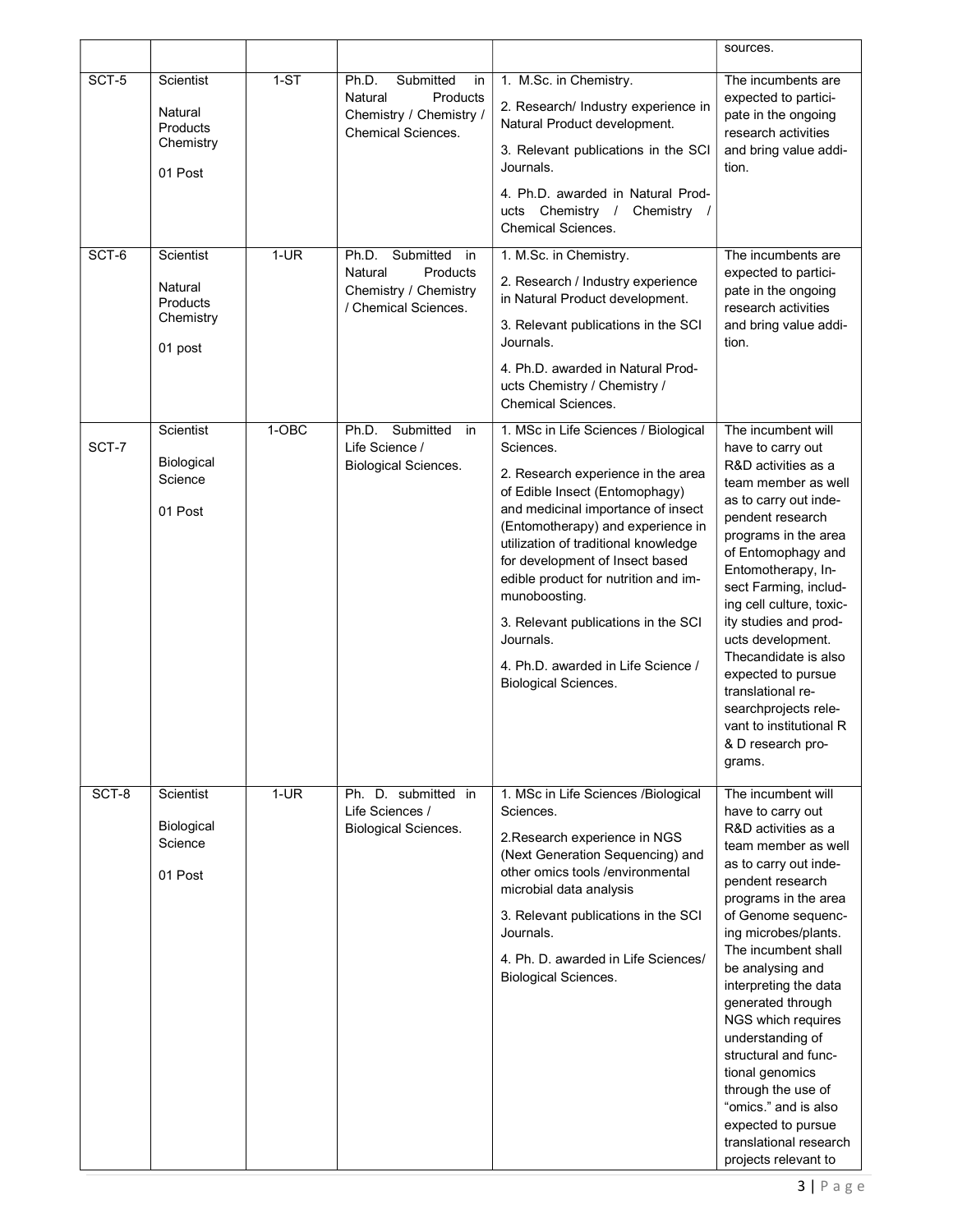|               |                                            |        |                                                           |                                                                                                                                                                                                                                                                                                                                                                                     | institutional R & D<br>research prgrams.                                                                                                                                                                                                                                               |
|---------------|--------------------------------------------|--------|-----------------------------------------------------------|-------------------------------------------------------------------------------------------------------------------------------------------------------------------------------------------------------------------------------------------------------------------------------------------------------------------------------------------------------------------------------------|----------------------------------------------------------------------------------------------------------------------------------------------------------------------------------------------------------------------------------------------------------------------------------------|
| SCT-9         | Scientist<br>Agriculture<br>01 post        | $1-UR$ | Ph.D. Submitted in<br>Agriculture / Botany                | 1. MSc in Agriculture / Botany.<br>2. Experience in the area of<br>conventional breeding / marker<br>assisted breeding / QTL mapping<br>/mutation<br>breeding<br>/genetic<br>of<br>economically<br>manipulation<br>important plants / medicinal plants<br>/floriculture crops.<br>3. Relevant publications in the SCI<br>Journals.<br>4. Ph.D. Submittedin Agriculture /<br>Botany. | undertake<br>To<br>trait<br>specific breeding for<br>genetic improvement<br>of<br>economically<br>medicinal<br>important<br>plants, non-traditional<br>crops, and floriculture<br>crops/ plants.                                                                                       |
| <b>SCT-10</b> | <b>Scientist</b><br>Agriculture<br>01 post | 1- EWS | Ph.D. Submitted<br>in<br>Agriculture / Plant<br>Virology. | 1. MSc in Agriculture.<br>2. Experience in detection &<br>identification of plant viruses and<br>their management. Experience in<br>modern molecular biology<br>techniques used for plant virus<br>studies.<br>3. Relevant publications in the SCI<br>Journals.<br>4. Ph.D. Submittedin Agriculture /<br>Plant Virology.                                                            | Designing and<br>conducting<br>experiments for<br>diagnosis of plant viral<br>diseases, molecular<br>characterization of<br>viruses, production of<br>biological reagents<br>and diagnostic kits,<br>production of<br>recombinant proteins,<br>expression of viral<br>genes in plants. |
| <b>SCT-11</b> | Scientist<br>Plant<br>Taxonomy<br>01 post  | $1-UR$ | Ph.D. Submitted in<br>Botany / Plant Science              | 1. MSc Plant Biotechnology / Bot-<br>any<br>2. Research experience in Plant<br>Taxonomy / Biosystematics / Popu-<br>lation Biology / Floral Diversity /<br>Genetic Diversity / Herbarium Man-<br>agement<br>3. Relevant publications in the SCI<br>Journals.<br>4. Ph.D. Submitted in Botany / Plant<br>Science.                                                                    | To carry out biosys-<br>tematics studies,<br>documentation, digiti-<br>zation and curation of<br>herbarium.                                                                                                                                                                            |

Selection Procedure: The candidates recommended by the Screening Committee will be called for the Personal Interview.

Mode of selection: Personal Interview.

General information and conditions: -

#### 1.Benefits under Council service:-

a.

These posts carry usual allowances i.e. Dearness Allowance (DA), House Rent Allowance (HRA), and Transport Allowance (TA) as admissible to the Central Government employees and as made applicable to CSIR. Council employees are also eligible for accommodation of their entitled type as per CSIR (Residence Allotment) Rules depending on availability in which case HRA will not beadmissible.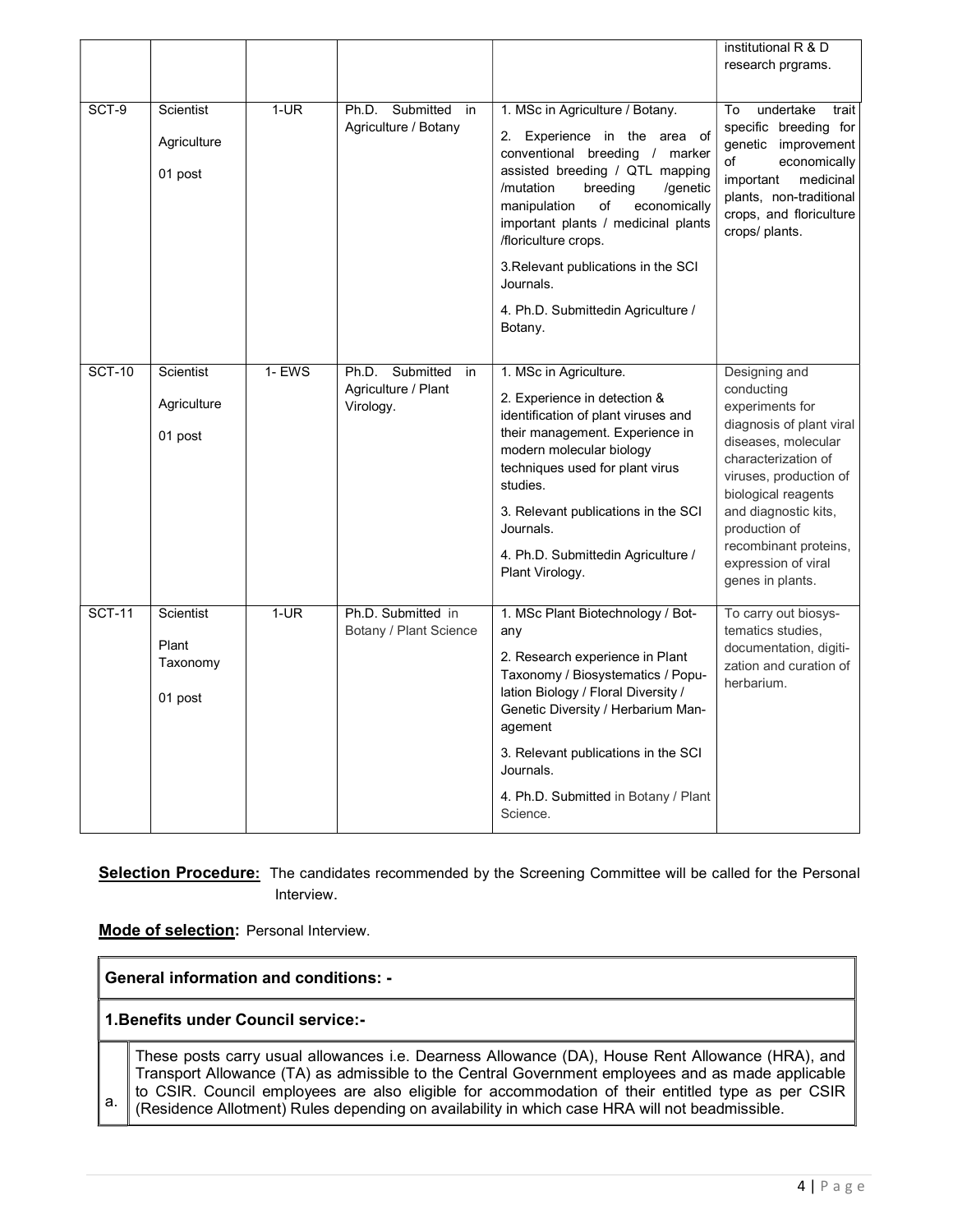| b. | In addition to the emoluments indicated against each category of posts, benefits such as applicability of<br>New Pension System, reimbursement of Medical Expenses, Leave Travel Concession etc available as<br>per CSIR rules.                                                                                                                                                                                                                                              |
|----|------------------------------------------------------------------------------------------------------------------------------------------------------------------------------------------------------------------------------------------------------------------------------------------------------------------------------------------------------------------------------------------------------------------------------------------------------------------------------|
| c. | CSIR provides excellent opportunities to deserving candidates for career advancement under CSIR<br>Scientists Recruitment& Assessment Promotion Rules, 2001.                                                                                                                                                                                                                                                                                                                 |
| d. | Scientists in CSIR are also permitted to undertake consultancy and sponsored R&D project activity.<br>These activities give them scope to earn consultancy fee and honorarium as per CSIR guidelines go-<br>verning these activities. Opportunities also arise for foreign deputations for sabbatical/ training/specific<br>assignmentsetc.                                                                                                                                  |
| е. | Preference would be given to the candidates having experience in product development / technology<br>innovation / translational research / applied technology etc.                                                                                                                                                                                                                                                                                                           |
|    | 2. Other conditions: -                                                                                                                                                                                                                                                                                                                                                                                                                                                       |
| a. | The applicant must be a citizen of India.                                                                                                                                                                                                                                                                                                                                                                                                                                    |
| b. | All applicants must fulfil the essential qualifications / experience of the post and other conditions<br>stipulated in the advertisement as on the last date of receipt of online applications.                                                                                                                                                                                                                                                                              |
| C. | Candidates are advised to satisfy themselves before applying that they possess at least the<br>essential qualifications laid down for various posts as on the last date of submission of the<br>online applications. No enquiry asking for advice as to eligibility will be entertained.                                                                                                                                                                                     |
| d. | The prescribed essential qualifications are the minimum and the mere possession of the same does not<br>entitle candidates to be called for Interview. The duly constituted Screening Committee will adopt its own<br>criteria for short-listing the candidates. The candidate should therefore, mention in the application all the<br>qualifications and experiences in the relevant area over and above the minimum prescribed qualification,<br>supported with documents. |
|    | SCREENING COMMITTEE WILL ADOPT SHORTLISTING CRITERIA TO RESTRICT THE NUMBER<br>OF CANDIDATES TO BE CALLED FOR INTERVIEW TO A REASONABLE NUMBER BY ANY OR<br><b>MORE OFTHEFOLLOWING METHODS:</b><br>i) On the basis of higher educational qualifications than the minimum prescribed in the<br>advertisement.<br>ii) On the basis of higher experience in the relevant field than the minimum prescribed in the<br>advertisement.<br>iii) By holding a written test /seminar. |
|    | iv) Determine Research specialization/Ph.D Discipline. The title of the PhD. Thesis and research<br>paper publications in SCI journals would be used to determine PhD. discipline and research<br>specialization.                                                                                                                                                                                                                                                            |
|    | v) Any other methodology as deemed fit by Screening Committee.                                                                                                                                                                                                                                                                                                                                                                                                               |
|    | The candidate should therefore, mention in the application all the qualifications and experiences in the<br>relevant area over and above the minimum prescribed qualification, supported with documents.<br>Completion of Course/Degree/Ph.D(submitted)/Ph.D degree will be reckoned from the date of issue of<br>Provisional Certificate/Notification of Result/Thesis Submission/Awarded Date, as the case may be.                                                         |
| е. | The application should be accompanied by self-attested copies of the relevant educational qualification<br>& experience. The prescribed qualifications should have been obtained through recognized Universities/<br>Institutions etc. Incomplete applications/ applications not accompanied with their required certifi-<br>cates/documents are liable to be rejected.                                                                                                      |
| f. | In respect of equivalent clause in Essential Qualifications, if a candidate is claiming a particular<br>qualification as equivalent qualification as per the requirement of advertisement, then the candidate is<br>required to produce order / letter in this regard, Indicating the Authority (with number and date) under<br>which it has been so treated, other-wise the Application is liable to be rejected.                                                           |
| g. | The period of experience rendered by a candidate on part time basis, daily wages, visiting/ guest faculty<br>will not be counted while calculating the valid experience for short listing the candidates for interview.                                                                                                                                                                                                                                                      |
| h. | If any document/certificate furnished is in a language other than Hindi or English, a transcript of the<br>same duly attested by a Gazette Officer or Notary is to be submitted.                                                                                                                                                                                                                                                                                             |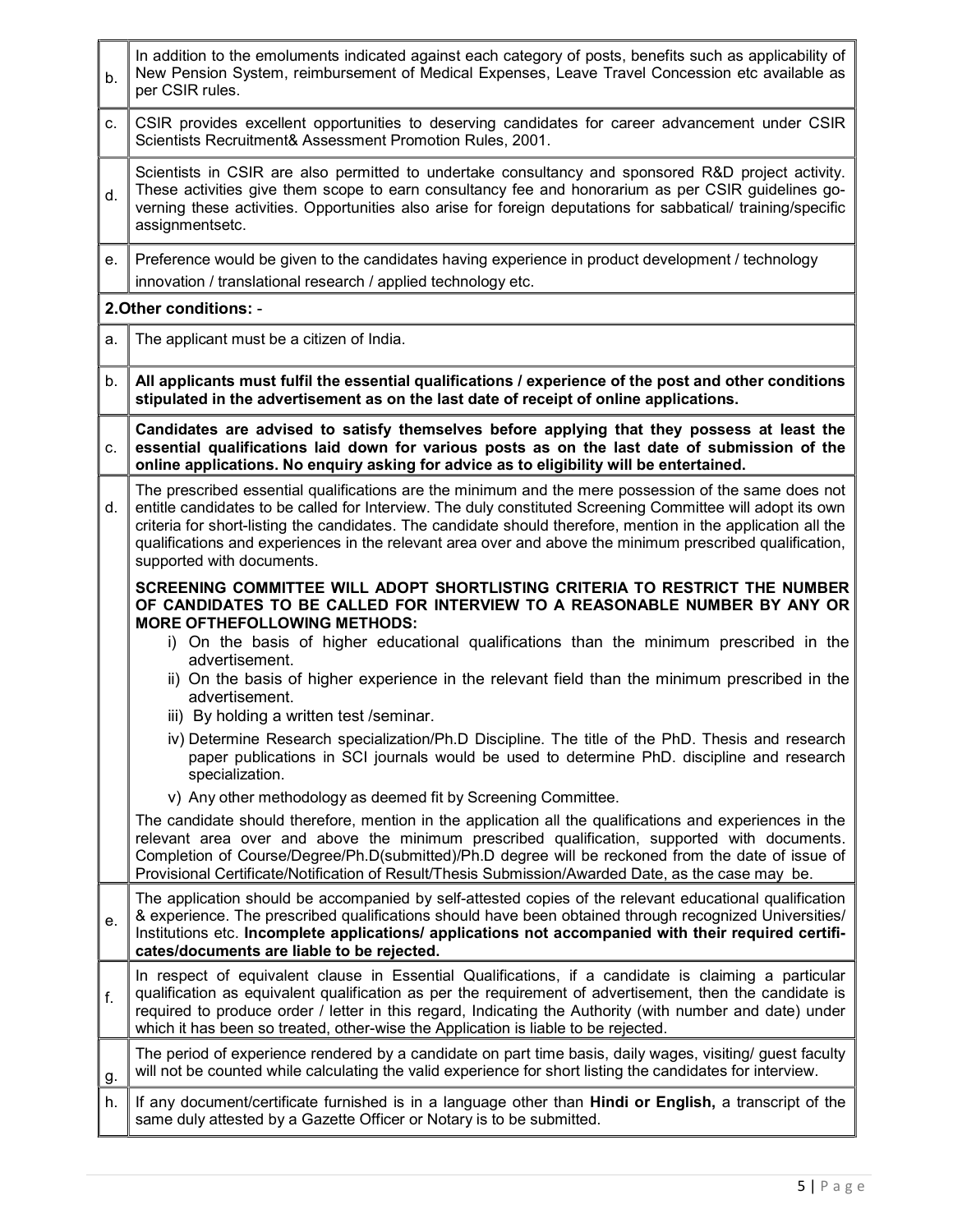| i. | The date for determining the upper age limit, qualifications and/or experience shall be the closing date<br>of submission of online applications.                                                                                                                                                                                                                                                                                                                                                                                                                                                                                             |
|----|-----------------------------------------------------------------------------------------------------------------------------------------------------------------------------------------------------------------------------------------------------------------------------------------------------------------------------------------------------------------------------------------------------------------------------------------------------------------------------------------------------------------------------------------------------------------------------------------------------------------------------------------------|
| j. | The period of experience in a discipline/area of work, wherever prescribed, shall be counted after the<br>date of acquiring the minimum educational qualification prescribed for that Post.                                                                                                                                                                                                                                                                                                                                                                                                                                                   |
| k. | Persons with Benchmark disabilities fulfilling the eligibility conditions prescribed under GOI instructions<br>are encouraged to apply. Relaxation in age limit shall be applicable irrespective of the fact whether the<br>post is reserved for them or not.                                                                                                                                                                                                                                                                                                                                                                                 |
| I. | In case a candidate is staying abroad, his/her candidature may be considered inabsentia by<br>Selection Committee on his/her written request.                                                                                                                                                                                                                                                                                                                                                                                                                                                                                                 |
| m  | Only outstation candidates called and found eligible for interview will be paid to and for single second<br>class rail fare from the actual place of undertaking the journey or from the normal place of their<br>residence whichever is nearest to Railway Station, on production of Rail Tickets/ Rail Ticket Numbers or<br>any other proof of journey.                                                                                                                                                                                                                                                                                     |
| n. | Any discrepancy found between the information given in application and as evident in original<br>documents will make the candidate ineligible for appearing for Interview. Such candidate will not be paid<br>any fare.                                                                                                                                                                                                                                                                                                                                                                                                                       |
| о. | The number of vacancies may vary (increase or decrease) at the time of actual selection.                                                                                                                                                                                                                                                                                                                                                                                                                                                                                                                                                      |
| p. | The decision of the Director, CSIR-NEIST in all matters relating to eligibility, acceptance or rejection of<br>applications, mode of selection, and conduct of examination/ Seminar/ Interview will be final and binding<br>on the candidates.                                                                                                                                                                                                                                                                                                                                                                                                |
| q. | Canvassing in any form and/ or bringing any influence political or otherwise will be treated as a<br>disqualification for the post.                                                                                                                                                                                                                                                                                                                                                                                                                                                                                                           |
| r. | NO INTERIM ENQUIRY OR CORRESPONDENCE WILL BE ENTERTAINED.                                                                                                                                                                                                                                                                                                                                                                                                                                                                                                                                                                                     |
|    | 3. Relaxations:-                                                                                                                                                                                                                                                                                                                                                                                                                                                                                                                                                                                                                              |
| а. | The upper age limit is relaxable up to 03 (three) years for OBC and 05 (five) years for SC/ST as per<br>Government orders in force only in those cases where the posts are reserved for respective<br>categories, on production of relevant certificate in the prescribed format signed by the specified<br>authority at the time of Interview.                                                                                                                                                                                                                                                                                               |
| b. | Upper age limit is relaxable upto 05(five)years for the regular employees working in CSIR Laboratories /<br>Institutes, Central/ State Government Departments, Autonomous Bodies and Public Sector<br>Undertakings.                                                                                                                                                                                                                                                                                                                                                                                                                           |
|    | <b>EWS (Economically Weaker Section):</b>                                                                                                                                                                                                                                                                                                                                                                                                                                                                                                                                                                                                     |
| С. | Persons who are not covered under the existing scheme of reservations to the Scheduled Castes, the<br>Schedule Tribes and the Other Backward Classes and whose family has gross annual income below<br>Rs.8.00 Lakh (Rupees Eight Lakh only) are to be identified as EWS for benefit of reservation. The<br>income shall also include income from all sources i.e. salary, agriculture, business, profession etc., for<br>the financial year prior to the year of application. Also persons whose family owns or possesses any of<br>the following assets shall be excluded from being identified as EWSs, irrespective of the family income: |
|    | i. 5 acres of Agricultural Land and above;<br>ii. Residential flat of 1000 sq.ft.and above;<br>iii. Residential plot of 100 sq.yards and above in notified municipalities;                                                                                                                                                                                                                                                                                                                                                                                                                                                                    |
|    | iv. Residential plot of 200 sq.yards and above in areas other than the notified municipalities                                                                                                                                                                                                                                                                                                                                                                                                                                                                                                                                                |
|    | The property held by a "Family" in different locations or different places/cities would be clubbed while<br>applying the land or property holding test to determine EWS status. The term "Family" for this purpose<br>will include the person who seeks benefit of reservation, his/ her parents and siblings below the age of<br>18 years as also his/her spouse and children below the age of 18 years.                                                                                                                                                                                                                                     |
|    | The benefit of reservation under EWS can be availed upon production of an Income and Asset<br>Certificate issued by a Competent Authority, in the prescribed format and that certificate will only be<br>accepted as proof of candidate's claim as belonging to EWS. Failing in these stipulations, their claim for<br>reserved status under EWS will not be entertained and the candidature/ application of such candidates,<br>if fulfilling all the eligibility conditions for General (Unreserved) category, will be considered under<br>General (UR) vacancies only.                                                                     |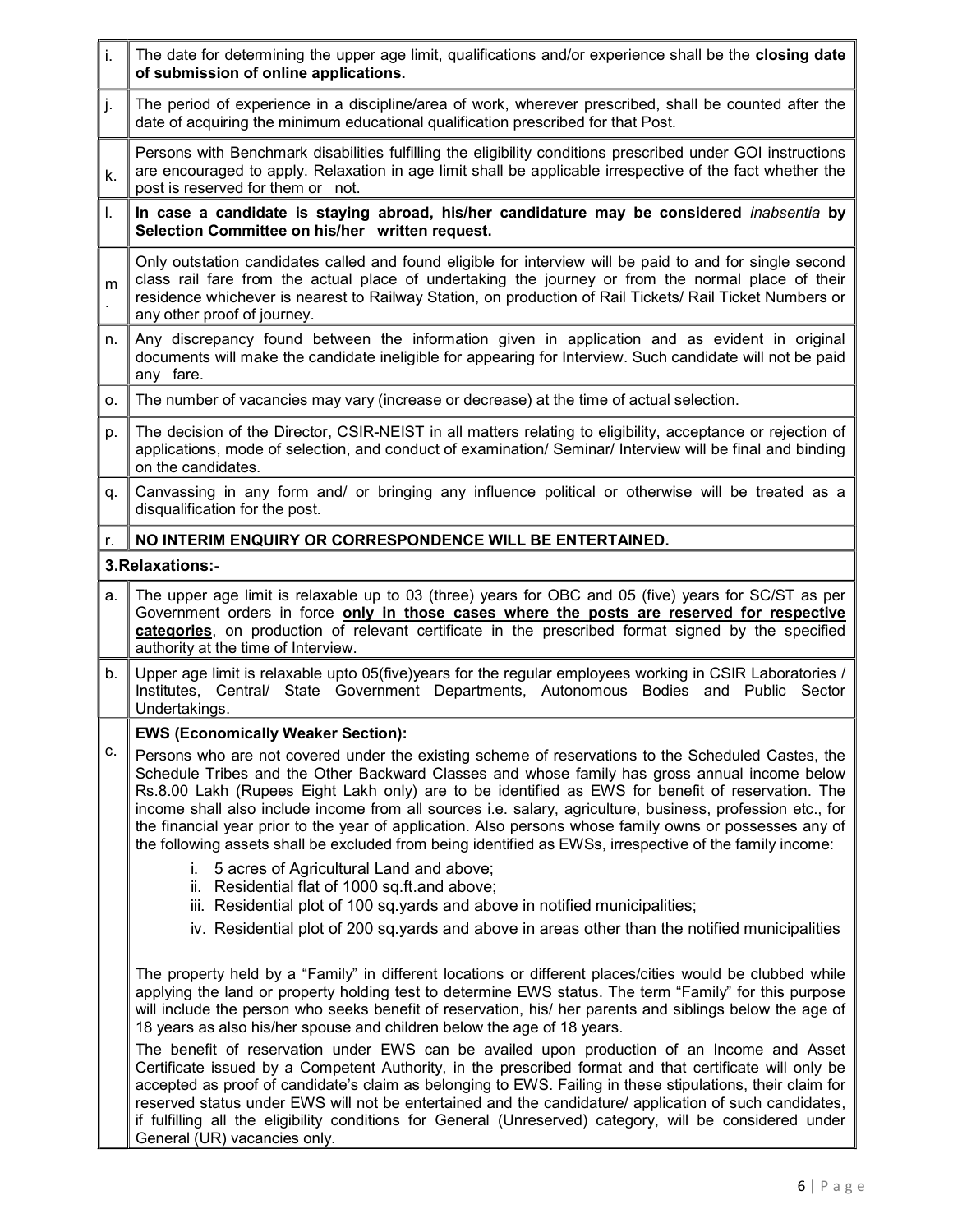| d. | Age relaxation to Persons with Benchmark Disabilities category: Age relaxation of 10 years is allowed<br>[total 15 years for SC/ST and 13 years for OBC candidates] to the persons suffering from the following<br>disabilities as per GOI orders:                                                                                                                                                                                                                                                                                                                                                                                                           |
|----|--------------------------------------------------------------------------------------------------------------------------------------------------------------------------------------------------------------------------------------------------------------------------------------------------------------------------------------------------------------------------------------------------------------------------------------------------------------------------------------------------------------------------------------------------------------------------------------------------------------------------------------------------------------|
|    | a) Blindness and low vision;<br>b) Deaf and hard of hearing;<br>c) Locomotor disability including cerebral palsy, leprosy cured, dwarfism, acid attack victims and<br>muscular dystrophy;<br>d) Autism, intellectual disability, specific learning disability and mental illness;<br>e) Multiple disabilities from amongst persons under clauses a) to d) including deaf-blindness.                                                                                                                                                                                                                                                                          |
|    | The persons claiming age relaxation under this sub-para would be required to produce a certificate in<br>prescribed proforma in support of their claims clearly indicating that the degree of physical disability is<br>40% or more. In any case, the appointment of these candidates will be subject to their being found<br>medically fit in accordance with the standards of medical fitness as prescribed by the Government of<br>India for each individual.                                                                                                                                                                                             |
| е. | As per GOI provisions, the upper age limit is relaxable up to the age of 35 years (up to 38 years for<br>members belonging to the Other Backward Classes and 40 years in respect of the posts reserved for<br>them) for Widows, divorced Women and Women Judicially separated from their Husbands who are not<br>remarried. The persons claiming age relaxation under this sub-para would be required to produce<br>following documentary evidence:                                                                                                                                                                                                          |
|    | In case of Widow, Death Certificate of her husband together with the Affidavit that she has not<br>1.<br>remarried since.                                                                                                                                                                                                                                                                                                                                                                                                                                                                                                                                    |
|    | In case of divorced Woman and Women judicially separated from their husbands, a certified copy of<br>2.<br>the judgment/ decree of the appropriate Court to prove the fact of divorce or the judicial separation,<br>as the case may be, with an Affidavit in respect of divorced Women and they have not remarried<br>since.                                                                                                                                                                                                                                                                                                                                |
| f. | Relaxation in age, over and above the stipulated limit, educational qualification and/ or experience may<br>be considered in case of exceptionally meritorious candidate(s) or if sufficient number of candidates<br>possessing the requisite qualification and/or experience is not available to fill up the posts with the<br>approval of Competent Authority.                                                                                                                                                                                                                                                                                             |
| g. | Relaxations in the upper age limit are applicable to all the categories as per Government of India<br>instructions including Ex-Servicemen subject to the fulfilment of conditions prescribed for availing the<br>same.                                                                                                                                                                                                                                                                                                                                                                                                                                      |
|    | 4. How to apply:-                                                                                                                                                                                                                                                                                                                                                                                                                                                                                                                                                                                                                                            |
| a. | Eligible candidates are required to apply only through ONLINE. The link for ONLINE APPLICATION<br>will be available on CSIR-NEIST's website https://www.neist.res.in/from 21.03.2022 [from 09:00 hrs.] to<br>21.04.2022 [upto 23:59 hrs. (IST)]. Detailed online application procedure is also displayed in CSIR-<br>NEIST website https://www.neist.res.in                                                                                                                                                                                                                                                                                                  |
| b. | Candidates are advised to go through the instructions for Online Application carefully before applying.                                                                                                                                                                                                                                                                                                                                                                                                                                                                                                                                                      |
| с. | If the candidate does not have a valid email id, he/she should create a new e-mail ID before applying<br>online.                                                                                                                                                                                                                                                                                                                                                                                                                                                                                                                                             |
| d. | Candidates are required to arrange for a crossed Demand Draft for Rs.100/- drawn on any<br>nationalized bank and valid for at least 3 months in favour of "Director, CSIR-NEIST, Jorhat"<br>payable at Jorhat. The last date for submitting online application and making of Demand Draft is<br>21.04.2022. This date will be the same for the candidates belonging to far-flung areas. The following<br>details must be filled up on back side of Demand Draft (i) Candidate's Name, (ii) Candidate's Category<br>(iii) Post Code applied. The candidates belonging to SC/ST/ PwD /Women/CSIR Employees are<br>exempted from submission of application fee. |
| е. | In case of Universities/Institute awarding CGPA/SGPA/OGPA grades etc., candidates are requested to<br>convert the same in to percentage based on the formula as per their University/Institute.                                                                                                                                                                                                                                                                                                                                                                                                                                                              |
| f. | After submission of ONLINE APPLICATION(s), Applicants shall print the computer-generated applica-<br>tion(s). Application must be duly signed and accompanied by self-attested copies of the certificates,<br>mark sheets in support of age, educational qualifications, experience, re-prints of publications and caste<br>certificate, if applicable along with one recent passport size (self-signed photograph)<br>affixed together<br>with Demand Draft (if applicable) should be sent in an envelope super-scribed<br>"Application for the<br>"by post/courier to the address:-The Administrative<br>post of<br>(Post Code)                            |